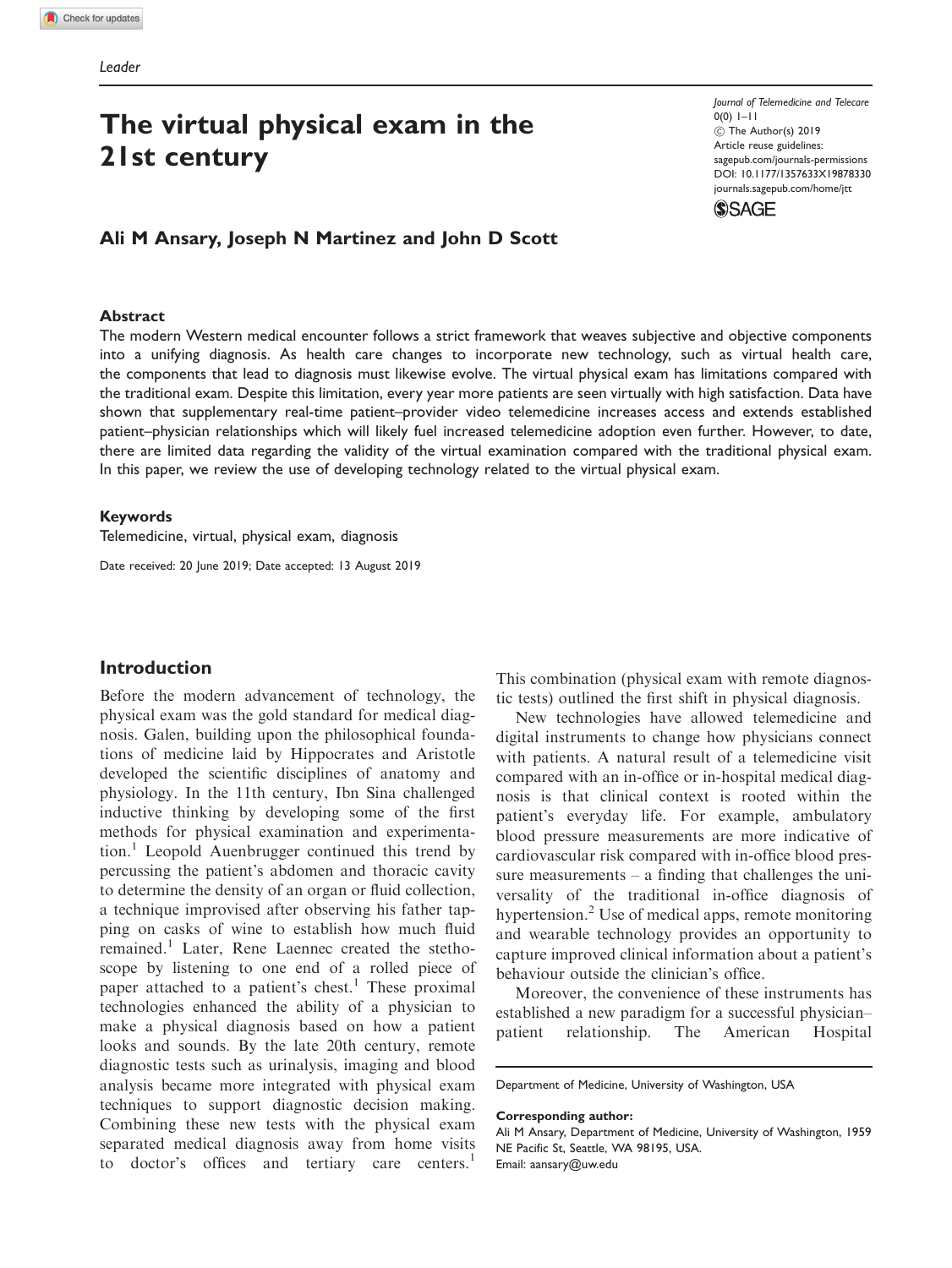Association estimates that more than 60% of all health-care institutions and 79% of all hospitals in the USA use some form of virtual health care, from telemedicine to mobile applications, to improve patient access.3,4 In one study, 96% of patients focused on issues such as inadequate communication, wait times and disorganised operations over medical expertise and clinical skill when rating their health-care experience, identifying systematic challenges potentially addressable via telemedicine.<sup>5</sup> Additionally, these instruments are more versatile and provide timely information when in-person examination is unnecessary or unfeasible. For example, dermatological conditions such as burns, retinopathy and minor orthopaedic injuries have been shown to be reliable via simple telemedicine assessments.6,7 In a teledermatology review, Bashshur et al. described several studies showing high diagnostic  $(k = 0.80 - 0.95)$  and treatment concordance  $(k = 0.83 - 0.85)$ 0.95) between in-person and virtual diagnosis among dermatologists.<sup>8</sup> One study argued that still images could substitute for the dermatologic physical exam in 83% of cases, resulting in improved diagnosis and treatment of skin disorders in a primary-care setting while extending specialty availability to underserved populations.7

It has been argued that a virtual physical exam lacks certain components which affect the willingness of payers to reimburse at comparable rates to traditional in-office visits, despite many states having parity laws. Every year, the Centers for Medicare Services (CMS) increase telemedicine coverage, although previous restrictions around its use have limited adoption to date. As state Medicaid programmes, the Veterans Health Administration and private payers increase telemedicine coverage, further expansion will continue to diversify the clinical perspective. $9$  To date, there are limited data regarding the validity of the virtual examination compared with the traditional physical exam. In this paper, we review the reliability of the virtual physical exam, describe new technology and, where possible, highlight the clinical validity of these technologies.

#### Understanding the virtual exam

Telemedicine allows increased clinical access to patients. Although the x-ray machine and laboratory may spatially and temporally separate the patient and physician, telemedicine and advances in technology have, somewhat paradoxically, created a closer bond between the patient and physician. $10$  Telemedicine appointments are unique in that in some instances, a visit can be conducted in a patient's home where they are alone or with their spouse/children and/or caretaker. During other visits, there can be a care team present to help with the examination. Telemedicine challenges

the current model requiring that patients travel to the clinic. With telemedicine, clinicians are virtually welcomed into a patient's home office, kitchen or even living room using their mobile device, tablet or desktop video camera. This access allows clinicians to access data during any activity (asleep, physical activity) and expands the clinical context that was previously unavailable to modern medicine. Furthermore, virtual data will likely catalyse more frequent visits without patients missing work, dealing with traffic or paying for parking fees. For example, wireless diagnostic tools such as the AliveCor (Mountain View, CA) enabled electrocardiogram (ECG), pocket ultrasounds (Butterfly Network, Guilford, CT) and smartphone-based otoscopes (Cellscope, San Francisco, CA) have disrupted point-of-care diagnostics. Despite not requiring an inperson visit, new point-of-care technologies may still increase encounters for data interpretation if the information impacts clinical decision making.<sup>7</sup>

In our own clinical practice, we have observed less reliance on the physical exam for clinical decision making. Part of this shift may be a result of decreased time spent in teaching the physical exam during training, and part may be a perception of the increased accuracy of advanced imaging and laboratory diagnostics. Fundamentally, telemedicine is another modality to connect with patients. As telemedical care evolves, clinicians will decide which patients require in-person evaluations and what data contribute to clinical decision making. Obtaining a baseline in-person exam and setting expectations prior to beginning a virtual encounter should improve diagnostic accuracy. Before initiating a virtual visit, the clinician should obtain consent from the patient, set expectations and address any limitations on the proceeding appointment. With a thorough history and objective findings, clinicians can obtain information to achieve a comprehensive virtual exam.

## Virtual physical exam by system

The CMS recognises two standards to document an inperson physical exam based on the year in which the protocol was introduced (1995 vs. 1997). Clinicians may use either rule to document exams properly but not both. Twelve organ systems (OS) and seven body areas (BA) are defined, with a tiered system outlining the level of detail (i.e. problem focused, expanded problem focused, detailed and comprehensive). Here, we outline the OS and BA defined by the CMS rules based on current documentation guidelines as a spring-board for a virtual physical exam feasibility table as developed by the authors (Table 2).

The 12 OS are:

1. Constitutional (vital signs, general appearance)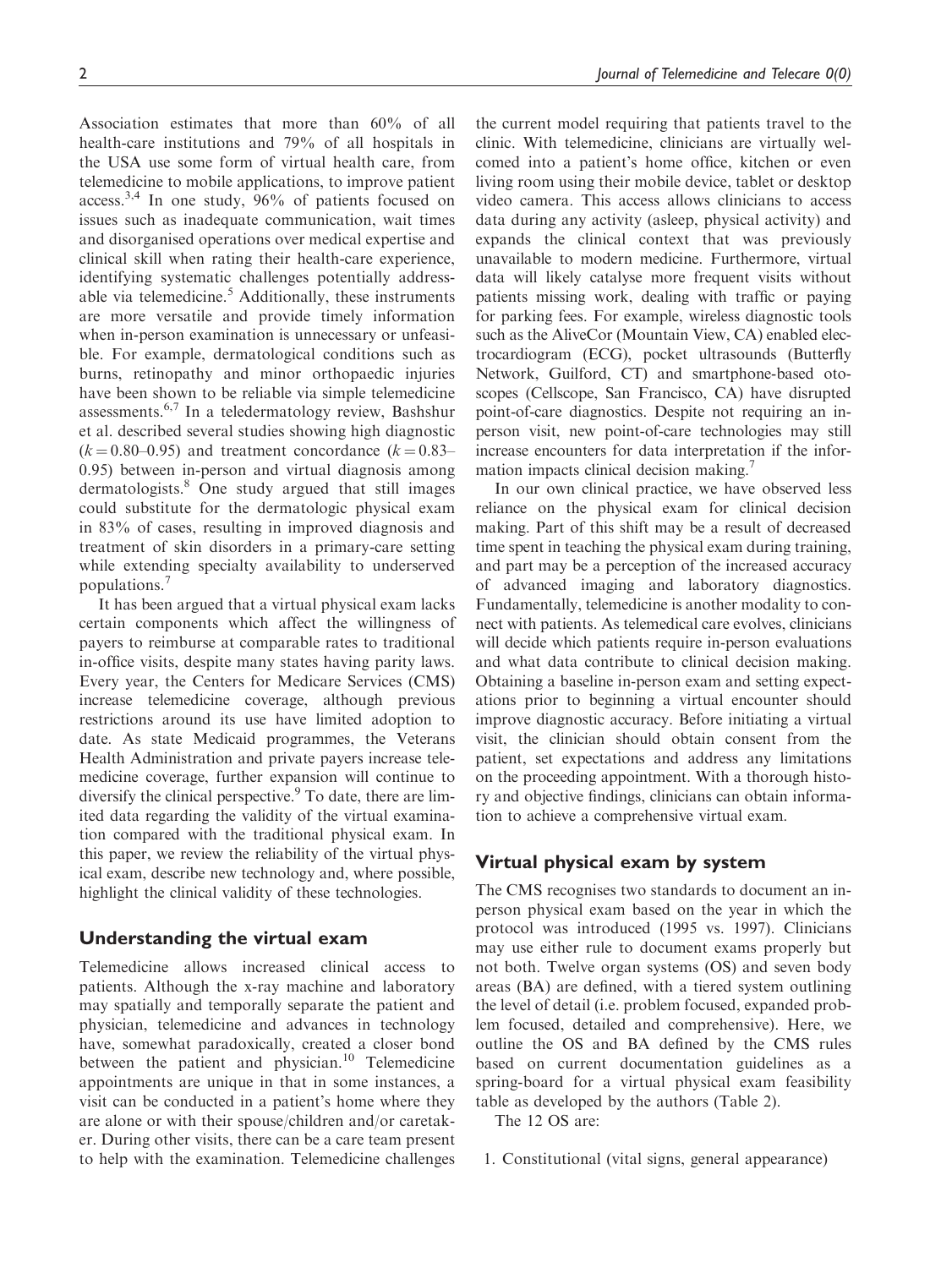- 2. Eyes
- 3. ENT (ear, nose, mouth, throat)
- 4. Cardiovascular
- 5. Respiratory
- 6. Gastrointestinal
- 7. Genitourinary
- 8. Musculoskeletal
- 9. Skin
- 10. Neurological
- 11. Psychiatric
- 12. Heme/lymphatic/immunologic

The seven BA are:

- 1. Head, including the face
- 2. Neck
- 3. Chest, including the breasts and axillae
- 4. Abdomen
- 5. Genitalia, groin, buttocks
- 6. Back, including the spine
- 7. Each extremity

## 1. Constitutional

Vital signs (blood pressure, respiration, temperature, pulse oximetry, weight, pulse rate and general appearance) are easily obtainable through over-the-counter devices that are connected to the Internet. The CMS requires three vital signs and a constitutional description that is purely based on initial impressions of the patient such as being in distress or appearing dishevelled.

Light-emitting diode (LED) sensors and smartphone cameras help to measure pulse. Data can be asynchronously uploaded over a period of time that is reviewed by the remote clinician. Technologies from NASA's Jet Propulsion Laboratory such as FINDER (Finding Individuals for Disaster and Emergency Response) is used to help detect a human heartbeat beneath 30 ft (9 m) of crushed material from a distance of almost 100 feet.<sup>10</sup> Though further studies are required to determine clinical reliability and accuracy, this same technology may be used for vital sign monitoring in many different forms, including smart watches which monitor an individual's heart rate and rhythm.

Although traditional vital signs (pulse, blood pressure, temperature and weight) have demonstrated success in ensuring a healthy population, new vital signs such as average steps taken or net daily calories can add another dimension to the physical examination.<sup>11</sup> As more objective data points are gathered about a patient, these data points allow clinicians to understand the overall health of a patient.

## 2. Eyes

Directing a patient to determine extraocular motion can be done seamlessly using cameras on available smartphones .<sup>12</sup> These cameras may also capture icteric sclera limited by camera resolution and lighting similar to the in-person exam. Structures such as the eyelids, sclera, cornea and epicanthic folds are all visible with normal cameras on most updated laptops/tablets. New phones with multiple front-facing camera arrays capable of face detection and depth detection have the ability to scale a Snellen chart appropriately automatically, although mobile applications have yet to be validated.<sup>13</sup>

At the Veterans Affairs (VA) health-care system, retinal imaging has been utilised for more than a decade to screen for diabetic retinopathy.<sup>12</sup> With the prevalence of diabetic retinopathy, automated retinal image analysis can challenge a physician's exam with high sensitivity and workload reduction.<sup>14</sup> The IDx-DR device (IDx Technologies, Coralville, IA), approved by the Food and Drug Administration (FDA), is able to use automated grading for referable diabetic retinopathy.<sup>15</sup> Novel portable handheld smartphone-based retinal cameras are also capable of capturing high-quality, wide-field fundus images expanding the eye exam.<sup>16</sup>

In the UK, a study to monitor stable glaucoma found that virtual monitoring was a safe and logistically viable option for patients at low risk of progression to significant visual loss.17 For patients who are remote, cameras and phones are now being used as parts of otoscopes, nasopharyngoscopes, ophthalmoscopes and dermatoscopes, and video cameras have even provided distant clinicians with high-resolution images of a particular body part.<sup>18</sup>

#### 3. Ear, nose, mouth and throat

This part of the body can be the most challenging portion to examine, limited by camera resolution, ambient lighting and operator experience. Today, numerous companies have the technology to obtain images of the ear, mouth and nose with proprietary technology (TytoCare, New York, NY) coupled with an ondemand health-care business model. Additionally, hardware with LED lights/speculum to facilitate imaging is also available for less than \$50 on Amazon (Seattle, WA).

In one study measuring parental use of an iPhone (Apple, Cupertino, CA) otoscope camera, the device was deemed unreliable when compared with images obtained by clinicians using the same software.<sup>19</sup> Likely a new set of skills will be required for widespread use and diagnostic reliability from parental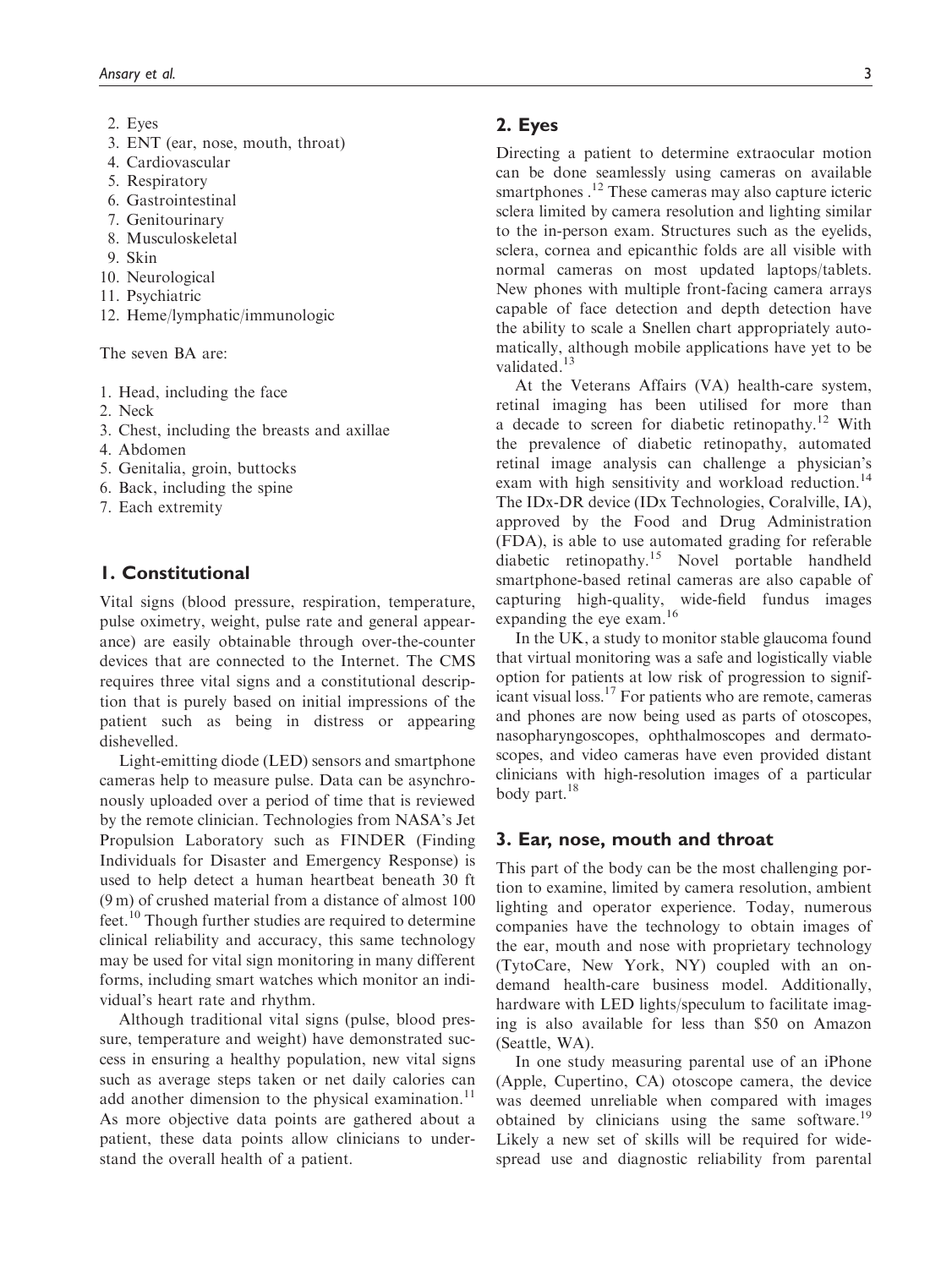images. Otolaryngologists may consider adding postsurgical evaluation via telemedicine based on data that it can be cost-effective for both the patient and the hospital system.<sup>20,21</sup>

New studies are demonstrating the use of speakers and microphones within existing smartphones to assess eardrum mobility.<sup>22</sup> By measuring for tympanometry and pneumatic otoscopy, researchers showed 85% sensitivity and 82% specificity for detecting the presence of middle ear fluid.

# 4. Cardiovascular

Blood pressure, pulse rate and ECGs can be obtained through devices that currently have FDA approval.<sup>23,24</sup> These devices can also be utilised for preventive screening, for example individuals with a resting heart rate of more than 80 bpm are more likely to have type II diabetes.<sup>25</sup> Another measure, heart-rate variability (HRV), indirectly measures autonomic tone and has a well-established role as a marker for cardiovascular risk.<sup>26</sup> Wearable technology, including the Apple watch, Fitbit (Fitbit, San Francisco, CA) and various smartphone applications (Elite HRV), can measure and share HRV with clinicians to improve diagnostic accuracy and provide avenues to measure preventative strategies and overall fitness.<sup>27,28</sup>

Electronic stethoscopes are incorporating artificial intelligence and machine learning to highlight murmurs, resulting in greater discovery of valvular issues at the same time that point-of-care ultrasounds are adopted into clinical practice.<sup>29</sup> Digital stethoscopes can record, analyse and send heart sounds to the clinician to diagnose heart murmurs or pulmonary hypertension.<sup>30,31</sup> Point-of-care ultrasounds are now connected to smartphones and are more accessible than ever with decreasing costs.

Those managing hypertensives should look forward to the MASked-unconTrolled hypertension (MASTER) study. This is a four-year prospective randomised, open-label, blinded end-point investigation designed to determine whether using ambulatory blood pressure monitoring rather than office blood pressure measurements as a guide to antihypertensive treatment confers any benefit in terms of cardiovascular prevention. $<sup>2</sup>$ </sup>

For heart failure patients, monitoring daily weights is fundamental. A history can provide information on dyspnoea, paroxysmal nocturnal dyspnoea, orthopnoea, cough or weight gain. A cardiac physical exam can be challenging when assessing for a jugular venous distention or hepatojugular reflex. Digital stethoscopes help with lung sounds to determine crackles, and remote monitoring devices provide insight into arrhythmias. Here, clinicians can also assess peripheral

oedema and weight gain to help monitor heart failure.<sup>32</sup> Data such as cardiac filling pressure with implantable haemodynamic monitoring devices (e.g. CardioMEMSTM; Abbott Laboratories, Atlanta, GA) have introduced new variables to take objectively into a patient's examination.<sup>33</sup>

Heart failure management remotely has been successful with cardiac-implanted electronic devices such as pacemakers and defibrillators. However, early studies have had mixed outcomes.34–36 The Telemedical Interventional Management in Heart Failure II (TIM-HF2) was a prospective, randomised, controlled, parallel-group study to detect early signs and symptoms of cardiac decompensation with data monitoring for a well-defined population. It showed that remote management interventions can reduce the percentage of days lost due to unplanned hospital admissions and all-cause mortality.<sup>37</sup>

Finally, in a direct-to-participant randomised clinical trial and prospective matched observational cohort study, patients were selected to wear a self-applied continuous ECG monitor patch.<sup>38</sup> These patients had higher rate of atrial fibrillation diagnosis and greater initiation of anticoagulants. They also had increased utilisation of health-care resources at one year.

# 5. Respiratory

Management of asthma is complex, involving preventive, diagnostic and maintenance strategies. Telemedicine interventions are focusing on early detection of disease exacerbation for early symptom management. Although forced spirometry is important in the early diagnosis of chronic obstructive pulmonary disease (COPD) and asthma, web-based remote support demonstrated better quality of testing in the primary-care setting using smartphone applications for peak flow recordings.<sup>39</sup> A systematic review of telehealth in cystic fibrosis patients showed significant findings related to increased use of antibiotics and improved spirometry stability.<sup>40</sup>

Though pulmonologists are still trying to characterise the benefits of telemedicine better, instruments such as COPD Assessment Test questionnaires, telespirometry and teleoximetry have made it easier to determine patients who can benefit the most from telemedicine.<sup>35</sup> Through video, clinicians can comment on how many words patients are saying in a sentence or even the colour of their skin as part of the inspection of a physical exam. Electronic stethoscopes also perform as well in the respiratory exam as in the cardiac exam.

There are many additional measures that can be acquired from new devices that are able to track respiratory rate while sleeping for patient use, such as breath sounds for ruling out sleep apnoea. Data can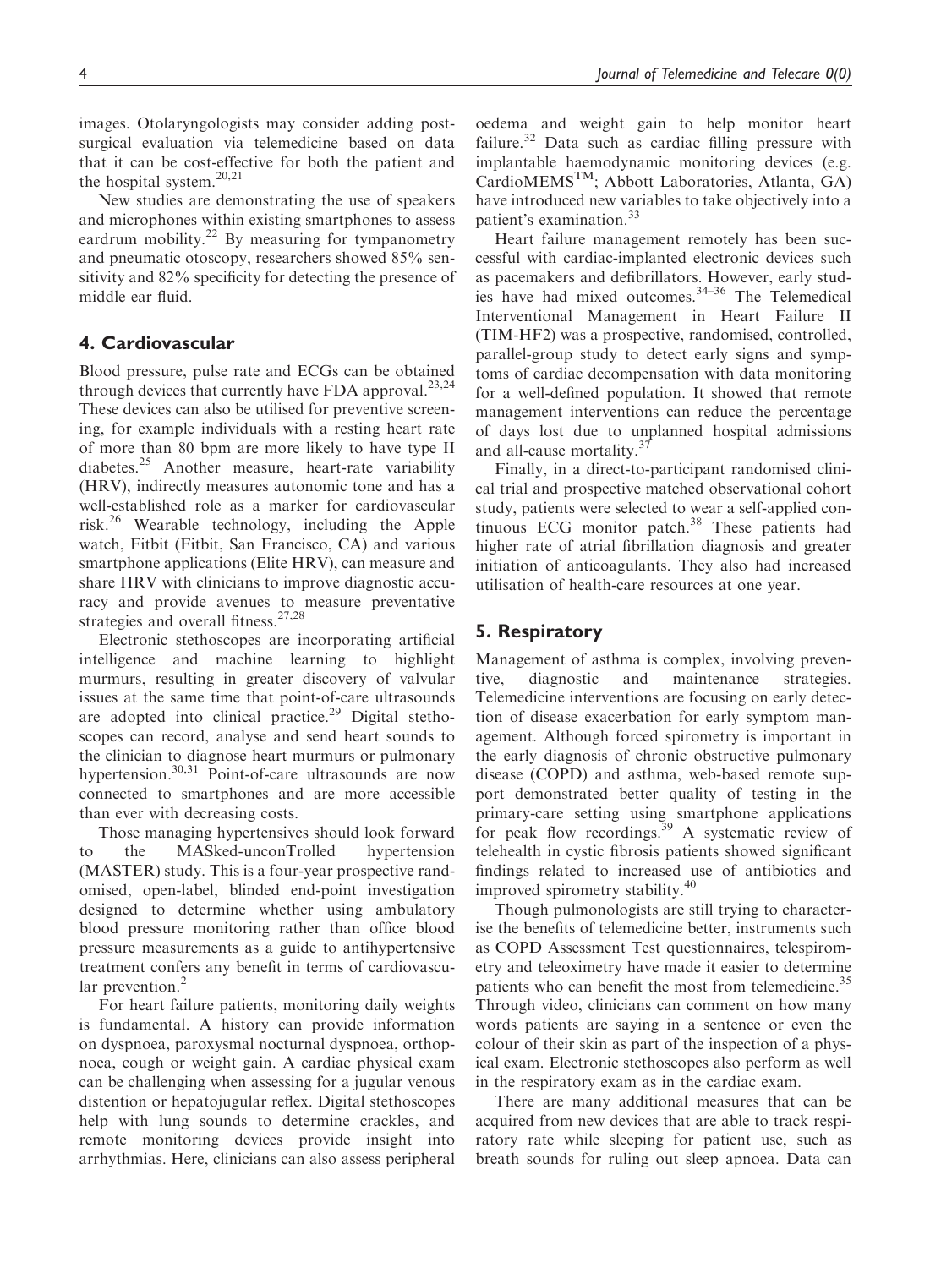also be shared with clinicians as needed. In addition, applications can also track temperature variation, resting heart rate and HRV and use this information to help give a readiness rating. $41,42$ 

## 6. Gastrointestinal

Gastroenterologists are among the few subspecialists to adopt telemedicine into their practice, with only 7–9% using telemedicine to interact with their patients.<sup>43</sup> While the field is driven by invasive diagnostic tests and treatments requiring face-to-face interactions, there is a big opportunity for clinicians to streamline and improve the quality of care they provide their patients with the help of telemedicine. Inspection and auscultation of bowel sounds alone can provide enough information to contribute to the physical exam.

Patients with diagnoses such as ulcerative colitis, irritable bowel syndrome and colorectal cancer fit well for telemedicine. Using rating scales or severity scores as indicators of disease activity can provide objective measures.<sup>39</sup> Concurrently, patients may be asked to report symptoms over a period of time utilising web-based self-management programmes.<sup>44</sup>

The gastrointestinal exam is not traditionally amenable to virtual inspection. Data such as protuberance and scarring can be readily assessed visually. However, positioning the patient would be limited by camera angle/room placement for accurate diagnosis. Despite these limitations, there are various new technologies that may increase diagnostic effectiveness.

Single-axis accelerometers have now changed how physicians can use a screen to triage abdominal pain. If palpation is needed, integrated micro-electromechanical accelerometers measure the motion of a smartphone application. Apps can measure the patient self-palpation, compare it with the physician palpation and provide feedback as to how to match the physician palpation: more or less depth, and shorter or longer compression.<sup>45</sup>

Although distant, screening and treatment of gastrointestinal diseases by a remote-controlled robotic capsule endoscope may play a greater role for gastroenterologists to implement new methods of providing care.<sup>46</sup>

For the general surgeon, telemedicine can provide important information such as ileostomy output or surgical drain output.<sup>47</sup> Studies demonstrate that clinical outcomes are comparable with the outcomes in the setting of traditional clinic follow-up for the postoperative care of patients.<sup>48,49</sup>

# 7. Genitourinary

Almost all urological conditions can be evaluated initially and followed up with telemedicine. $50$  The most

commonly managed conditions are lower urinary tract symptoms, elevated prostate specific antigen and prostate cancer. For men treated surgically for prostate cancer, video visits were equivalent in efficiency, with similar satisfaction and significantly lower patient costs compared with office visits. $51$ 

Given the sensitivity of this physical area of the patient, however, there can be limitations for images or examination of the genitalia. In general, an inperson exam would be recommended aside from typical rashes of balanitis and fungal rashes unless otherwise determined by a patient's comfort level. Machine learning algorithms are also becoming more robust, such as the XGBoost, which has demonstrated an ability to diagnose positive urine cultures accurately, as urinary tract infections are generally one of the top issues for many virtual urgent care programmes.<sup>52,53</sup>

#### 8. Skin

Success in teledermatology is highly dependent on the quality of an image. It is one of the main subspecialties that has been able to thrive, not only as direct services for patients, but also for primary-care clinicians requesting triage.<sup>54</sup>

While there are benefits to using a dermatoscope, smartphones are now providing images clear enough for diagnosing lesions. With skin cancer being one of the most common malignancies diagnosed, automated classification of skin lesions using artificial intelligence and images from mobile devices can extend the reach of dermatologists.<sup>55</sup> Concurrently, these deep convolutional neural networks outperformed an international group of expert dermatologists.<sup>56</sup> It is worth noting that patients cannot see their scalp or back, and this may limit the comprehensive skin exam.

Diabetic foot ulcer (DFU) monitoring utilises remote temperature to determine differences for highrisk patients. Case studies show that by having patients stand barefoot on mats for 20 seconds at the same time each day, persistent localised temperature exceeding  $1.75^{\circ}$ C between the left and right feet can result in early detection and treatment of uninfected DFUs.<sup>57</sup> These temperature-monitoring mats were able to detect 97% of impending DFUs correctly.<sup>58</sup>

In one study in a paediatric intensive care unit, patients had two physical assessments (face-to-face and telemedicine), one within 15 minutes of the other by two different clinicians.<sup>59</sup> The clinician practicing telemedicine had an assistant at the bedside to help with the placement of the electronic stethoscope, visual assessment of the desired body part and cycling of the automated blood pressure monitor. Assistants helped with depressing the skin, and a high-density peripheral camera was used to help determine pallor,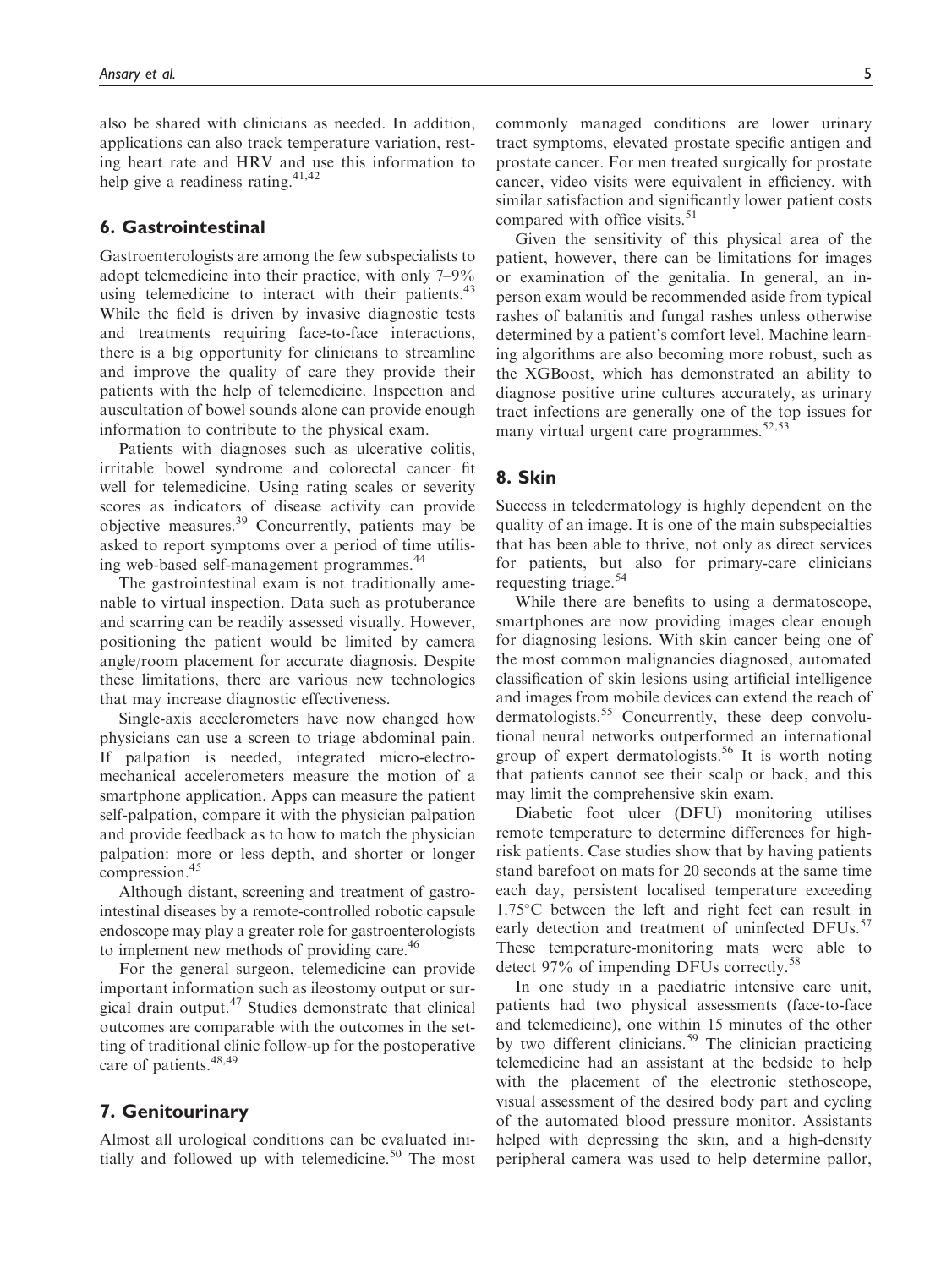mottling and skin colour with near-perfect concordance between the in-person and telemedical care clinicians.

In another study, an infrared thermal camera was useful for screening postoperative cellulitis.<sup>60</sup> With continued technological upgrades to peripheral cameras, we believe it is conceivable that an infrared filter can be utilised to diagnose cellulitis confidently over video.

# 9. Musculoskeletal

Range of motion, crepitus and local inflammation can be self-reported by patients. Gait assessment can be performed in an open space. Resistance would be difficult to assess except by utilising household items with a known weight to give an estimate of strength. However, traditional manoeuvres utilised to assess individual joints would be difficult to perform virtually (i.e. empty can test or the Hawkins/neer test which have been validated to assess for impingement syndrome).

Early trials are now testing the ability for postoperative care of patients via smartphone following carpal tunnel release. While 10/16 patients removed their sutures successfully, 14 patients captured a clinically adequate wound photo and range of motion video.<sup>61</sup>

## 10. Neurological

Clinicians using telemedicine can obtain an accurate and complete neurological history and physical exam, but clear communication and effective interpersonal skills are essential. $62$  Standardised examinations, including the Mini-Mental Status Examination, National Institutes of Health Stroke Scale, Expanded Disability Status Scale and Full Outline of Unresponsiveness score, have also created reliable outcomes.<sup> $\bar{6}^{3,64}$ </sup> A neurology work group identified physical exams that are appropriate for teleneurology.<sup>65,66</sup> With virtual visits, it would be easy to have a range of motion to the upper limbs over the lower limbs. Telestroke has demonstrated huge success with addressing neurologist shortage in rural health care.<sup>67</sup>

## 11. Psychiatric

While telepsychiatry was among the earliest applications, understanding the mental health of a patient can be assessed through the strong observations of a clinician and the relationship that is built with the patient. Psychiatric disorders can be diagnosed through a detailed patient interview, and the physical exam is generally limited. Much like neurology, patients with post-traumatic stress disorders (PTSD), anxiety, schizophrenia, depression and alcohol disorders

have demonstrated telemedicine to be as effective as in-person visits.<sup>68</sup> Psychiatric evaluation relies less on the traditional physical exam and more on a directed patient interview. As a result, psychiatry was an early adopter of telemedicine. $69,70$  Consistently, with more than two million telehealth visits in the VA system, mental-health visits have been among the most common.<sup>71</sup>

## 12. Heme/lymphatic/immunologic

When considering this section, generally a clinician thinks about lymph nodes. Often, patients can accurately describe new lumps or bumps that they see on their body. In one study, in-person versus telemedicinefacilitated physical exams had moderate agreement on colouration of the palate and cervical lymphadenopathy for patients with pharyngitis.<sup>72</sup> However, further questions to help define mobility and firmness of a lymph node are important which would warrant further in-person evaluation.

# Discussion: Advances in 21st-century practice of medicine

During this paradigm shift in how telemedical care is provided and delivered, physicians are actively trying to master the virtual physical examination in order to provide an accurate informed diagnosis. Observing and listening are fundamental skills that clinicians hone early in their training to develop patient rapport. Informed patients are requesting that clinicians provide telemedical care. This consumer pressure creates a drive to examine a patient effectively and efficiently through untraditional methods. One of the greatest challenges physicians face is performing a relevant examination within the time constraints of a clinic visit. However, when it comes to telemedicine, many clinical questions still need to be answered. Which patients are best suited for this modality? What are the limitations of virtual health care? What are the advantages? And what does the future hold?

This article has shown that virtual health care has an established presence. Here at the University of Washington, courses on telemedicine are taught at the Law School, are integrated into medical school curriculums and are becoming rotations for physician residents to have protected time for practice. The authors believe an ongoing provider–patient relationship is fundamental to adopting virtual visits into practice. Furthermore, the level of skill and experience of a clinician can vary the extent of a physical exam. Many seasoned clinicians can piece together information in ways that can compensate for an incomplete physical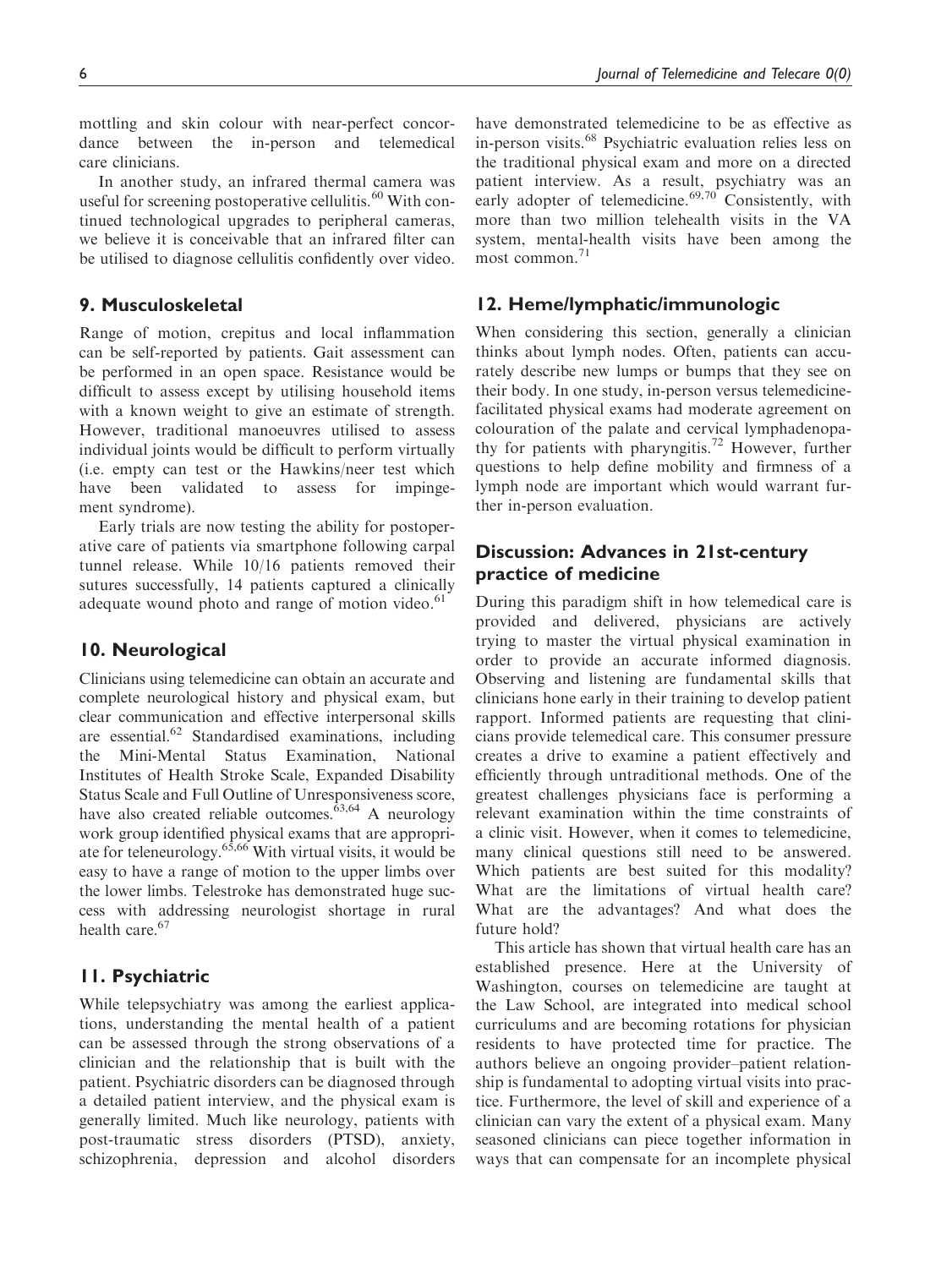|  | Table 1. Components appropriate for teleneurology. <sup>62</sup> |  |  |  |  |
|--|------------------------------------------------------------------|--|--|--|--|
|--|------------------------------------------------------------------|--|--|--|--|

| Appropriate for teleneurology                                                                                                                    | Difficult but possible via teleneurology<br>(variable and dependent on<br>telepresenter)                                                       | Likely not appropriate via<br>teleneurology                                              |
|--------------------------------------------------------------------------------------------------------------------------------------------------|------------------------------------------------------------------------------------------------------------------------------------------------|------------------------------------------------------------------------------------------|
| Functional strength testing and sensory<br>examination (spinothalamic tests and<br>vibration with the help of a telepresenter)                   | Detailed motor testing (reliant on the<br>telepresenter to determine tone and<br>specific grades of Medical Research<br>Council grading scale) | Comprehensive vestibular test-<br>ing (given current peripheral<br>devices in existence) |
| Cerebellar and gait testing (movement disor-<br>der physicians have been some of the earlier<br>and most successful adopters of<br>telemedicine) | Testing of muscle stretch reflexes                                                                                                             | Comprehensive neuro-ophthal-<br>mologic (without requisite<br>peripherals)               |
| Mental status examination, including MoCA or<br>other cognitive measures                                                                         | Proprioception                                                                                                                                 | Comprehensive neuromuscular<br>examination                                               |
| Cranial nerve examination (the funduscopic<br>examination currently requires peripheral<br>devices that are not always available)                | Functional testing for psychogenic<br>examination components                                                                                   | Brain death examination                                                                  |
| Various measurement scales including the<br>NIHSS and UPDRS                                                                                      |                                                                                                                                                |                                                                                          |

MoCA: Montreal Cognitive Assessment; NIHSS: National Institutes of Health Stroke Scale; UPDRS: Unified Parkinson's Disease Rating Scale.

exam.<sup>50</sup> Biases still exist, as clinicians can review prior notes which have physical exam findings. Training will need to be adopted earlier into residency programmes and medical schools in order to create a level of comfort in a structured training environment.<sup>73,74</sup>

Today, clinicians are spending twice as much time behind a computer as they do in front of their patients.<sup>71</sup> Much of this time is spent doing administrative work, but also includes interpretation of objective data points through ECGs, pulmonary function tests, laboratory tests and radiological exams. As telemedicine utilisation is further incorporated in health care, costs associated with time off from work, parking and travel will be eliminated.<sup>75</sup>

As a result, the virtual physical exam should be integrated into clinical practice if we accept certain basics principles: (a) a thorough review of systems has been obtained, (b) patients are actively involved in their own health care, (c) an appropriate follow-up plan is established and (d) care has ideally been established with a clinician.

Point-of-care treatment has previously improved diagnostic accuracy in measurable ways. Telemedicine allows a continuous in vivo perspective of a patient's life (such as data generated from wearable technology) rather than a single point of engagement (i.e. pointof-care haematocrit). How we understand the physical exam is now challenged as we collect more and varied data points about our patients. Data remotely provided to clinicians accelerate management decisions to facilitate improved outcomes. For example, multiple sclerosis patients with attached biosensors (accelerometers, gyroscopes, eye trackers and grip sensors) can provide daily use data to decipher interventional effectiveness and monitor disease progression.76

Fundamental to optimising telemedicine is identifying which aspects of clinical care are ideal use cases.<sup>77</sup> Early on, there will need to be a way to develop which patients are best suited for virtual clinics. We recommend specialty developed guidelines through telemedicine work groups as exemplified by the American Academy of Neurology (see Table 1). Despite ongoing studies to identify those most likely to adopt virtual visits, we believe clinical judgement will drive optimisation. Patients who require a procedure obviate an inperson visit, while other non-procedural visits may increasingly turn to virtual-care visits. Follow-up appointments, postoperative visits, surgical discussions, wound care and magnetic resonance imaging/ lab review are all use-case scenarios that can develop telemedical niches. However, we must be cautious in our approach, as one prospective randomised controlled trial assessed individuals using multiple smartphone-enabled biosensors and demonstrated little evidence of differences in health-care costs or utilisation as a result of the intervention.<sup>78</sup> Aside from a few papers focusing on system-specific comparisons, there has not been a direct comparison of the validity of the virtual exam compared with the in person exam. For this reason, we and others recommend that the initial exam be done in person if at all possible.

Patients with more chronic unstable diseases traditionally require frequent face-to-face appointments. Medical devices and technologies are changing how we obtain information about a patient and may contextually challenge current guidelines in disease management.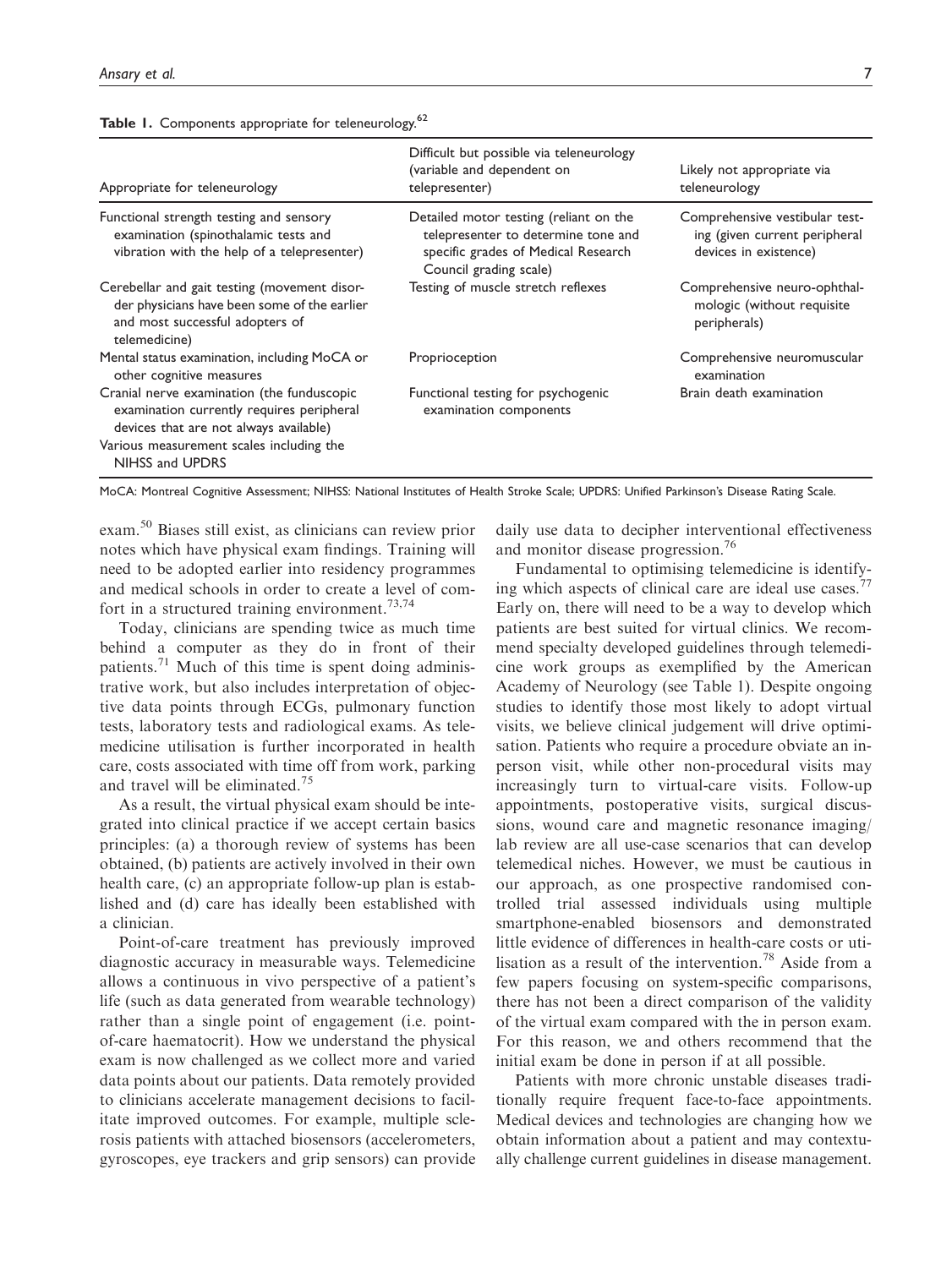| feasibility.                                        |                            | Neurological                                                          |        |  |
|-----------------------------------------------------|----------------------------|-----------------------------------------------------------------------|--------|--|
| Constitutional                                      |                            | Mental status                                                         | High   |  |
| Blood pressure                                      | High <sup>a</sup>          | Consciousness                                                         |        |  |
| Pulse                                               | High <sup>a</sup>          | Orientation                                                           |        |  |
| Auscultation Korotkoff sounds                       | Low <sup>b</sup>           | Memory                                                                |        |  |
| Respiratory rate                                    | High                       | Language/speech                                                       |        |  |
| Temperature                                         | High <sup>a</sup>          | Cerebellar: finger to nose, heel to shin                              | High   |  |
| Weight                                              | High <sup>a</sup>          | Gait                                                                  | High   |  |
| Body mass index (BMI)                               | Medium <sup>a</sup>        | Romberg                                                               | High   |  |
| Head and neck                                       |                            | Motor bulk/tone                                                       | Medium |  |
| Size and shape                                      | High                       | Cranial nerves:                                                       |        |  |
| Symmetry, masses, trauma signs, lesions             | High                       |                                                                       | Low    |  |
| Speech (stridor, hoarseness)                        | High                       | II: visual acuity/fundoscopic                                         |        |  |
| Eyes                                                |                            | II/III: pupillary reaction                                            |        |  |
| Visual acuity                                       | Medium <sup>b</sup>        | Cranial nerves:                                                       | High   |  |
| Visual fields                                       | Low                        | III, IV and VI: extraocular movements                                 |        |  |
| Extraocular movements                               | High                       | V: mastication muscles                                                |        |  |
| Pupil size                                          | Medium <sup>b</sup>        | VII: muscles of facial expression                                     |        |  |
|                                                     |                            | IX and X: phonation/coordinated swallow                               |        |  |
| Scleral icterus                                     | High                       | XI: sternocleidomastoid/trapezial bulk                                |        |  |
| Conjunctival pallor                                 | High                       | XII: tongue size and movement                                         |        |  |
| Ears                                                |                            | Asterixis                                                             | High   |  |
| Inspect auricle and mastoid                         | <b>High</b>                | Tremors                                                               | High   |  |
| Otoscope                                            | Medium <sup>b</sup>        | Psychiatric                                                           |        |  |
| Nose                                                |                            | All elements                                                          | High   |  |
| Inspect external nose                               | High                       | Heme/lymphatic/immunologic                                            |        |  |
| Nares, septum, cavities, and turbinate              | Medium <sup>b</sup>        | Lymphadenopathy                                                       | High   |  |
| Oral cavity                                         |                            | Pallor                                                                | Medium |  |
| Inspection                                          | Medium                     | Petechia                                                              | High   |  |
| Teeth/gums                                          | Medium                     | Ecchymosis                                                            | High   |  |
| Neck                                                |                            | OeEdema                                                               | High   |  |
| Asymmetry, tracheal deviation                       | Medium                     |                                                                       |        |  |
| Respiratory                                         |                            | A broad overview on the ability to complete a physical exam through a |        |  |
| Accessory muscle use                                | <b>High</b>                | telemedicine virtual exam and confidence-level rating based on a low, |        |  |
| Nasal flaring                                       | High                       | medium and high scale with the understanding that good lighting       |        |  |
| Symmetry of chest movement                          | Medium                     | is available.                                                         |        |  |
| Breath sounds                                       | Low to medium <sup>o</sup> | *Reportable by patient.                                               |        |  |
| Cardiovascular                                      |                            | **Supported with device/mobile applications.                          |        |  |
| Auscultation                                        | Medium <sup>b</sup>        |                                                                       |        |  |
| Jugular venous pressure                             | Low                        |                                                                       |        |  |
| Peripheral circulation/oedema                       | High                       |                                                                       |        |  |
| Gastrointestinal                                    |                            | With new care models challenging the current fee-for-                 |        |  |
| Patient distress                                    | High                       | service structure, telemedicine tools can redesign chronic            |        |  |
| Abdominal distension                                | High                       | disease management to decrease in-person visits when                  |        |  |
| Scars                                               | High                       | patients are well and increase access for patients who                |        |  |
| Masses, hernia                                      | Medium                     |                                                                       |        |  |
| Auscultation (bowel sounds, bruits)                 | Medium <sup>b</sup>        | need to be seen. These are the changes that can improve               |        |  |
|                                                     | Medium                     | the patient experience and decrease costs while optimis-              |        |  |
| Percussion (ascites)                                |                            | ing health-care system resources. Limitations to adop-                |        |  |
| Genitourinary                                       |                            | tion of telemedicine include reimbursement rates and                  |        |  |
| Inspection                                          | High                       | state regulations. With few exceptions, providing care                |        |  |
| Costovertebral angle (CVA) tenderness               | High                       | across state lines requires a clinician to obtain a licence           |        |  |
| Musculoskeletal (shoulder, hand, elbow, knee, back) |                            |                                                                       |        |  |
| Inspect (swelling, deformity, rash)                 | High                       | in each individual state. Finally, the challenges of priva-           |        |  |
| Range of motion                                     | High                       | cy, HIPAA compliance, data security and litigation will               |        |  |
| Skin                                                |                            | persist and will need to be updated as they pertain to                |        |  |
| Inspection                                          | High                       | virtual care. <sup>79</sup>                                           |        |  |
|                                                     |                            | In the near future, we expect a new divergence in the                 |        |  |

Table 2. Virtual physical exam: brief overview of current feasibility.

Table 2. Continued

(continued)

In the near future, we expect a new divergence in the clinical examination of a patient as data are interpreted and best practices established. The physical exam will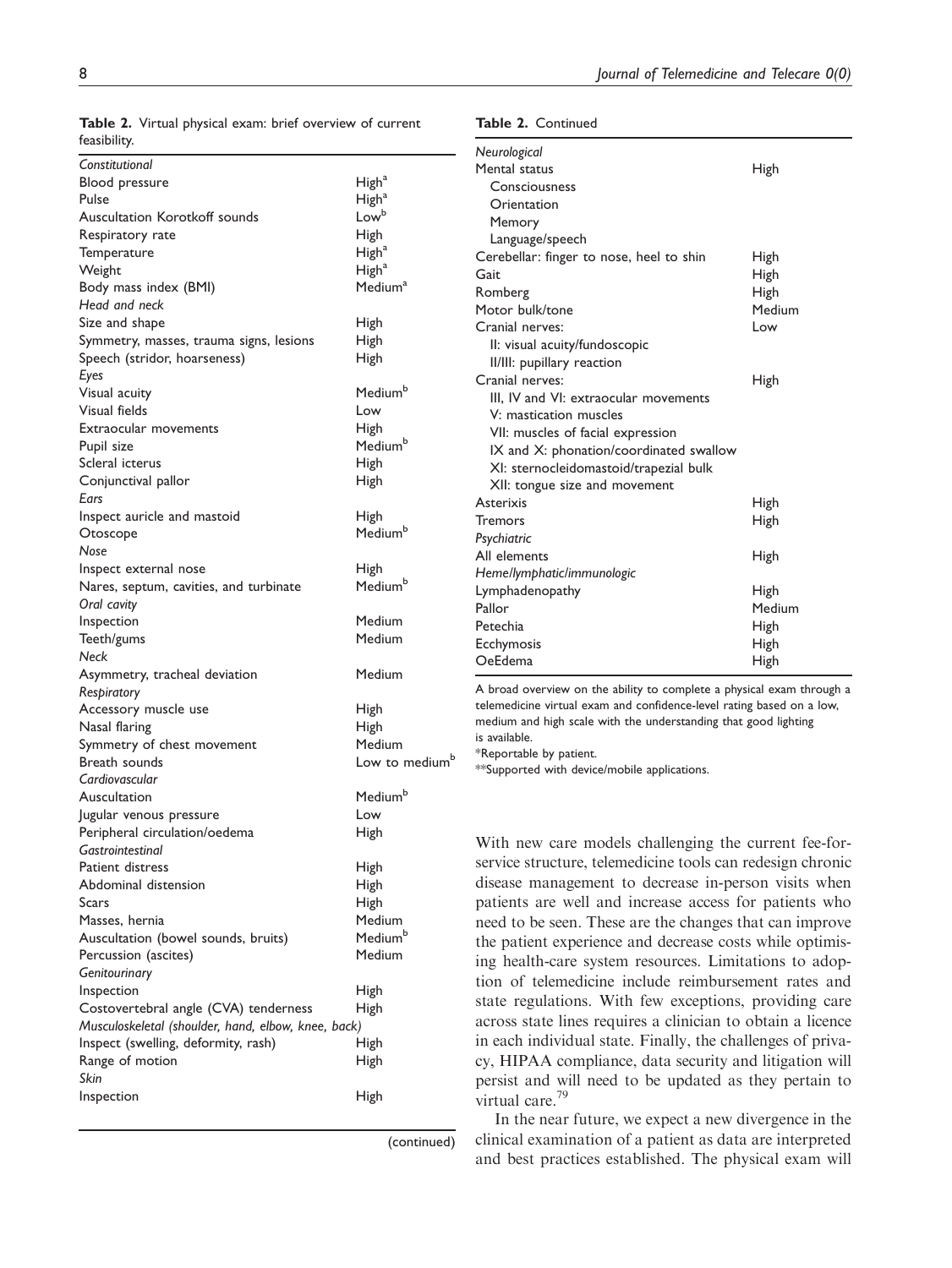evolve to keep up with the growing wealth of information. Artificial intelligent (AI) systems will provide meaningful diagnostic algorithms. AI is currently being developed to listen actively to a physician– patient interaction and format the conversation into meaningful clinical notes for review/approval immediately after the clinic visit. Technological advances may allow virtual/augmented reality interfaces to improve a limited physical or virtual exam. The challenge will rest on our medical team to master the data streams of these paradigm shifts effectively without sacrificing the patient–physician relationship.

#### Declaration of conflicting interests

The author(s) declared no potential conflicts of interest with respect to the research, authorship and/or publication of this article.

#### Funding

The author(s) received no financial support for the research, authorship and/or publication of this article.

#### **References**

- 1. Verghese A, Charlton B, Cotter B, et al. A history of physical examination texts and the conception of bedside diagnosis. Trans Am Clin Climatol Assoc 2011; 122: 290–311.
- 2. Parati G, Agabiti-Rosei E, Bakris GL, et al. MASkedunconTrolled hypERtension management based on office BP or on ambulatory blood pressure measurement (MASTER) Study: a randomised controlled trial protocol. BMJ Open 2018; 8: e021038.
- 3. American Hospital Association. Fact sheet: telehealth, [https://www.aha.org/system/files/2019-02/fact-sheet-tele](https://www.aha.org/system/files/2019-02/fact-sheet-telehealth-2-4-19.pdf) [health-2-4-19.pdf](https://www.aha.org/system/files/2019-02/fact-sheet-telehealth-2-4-19.pdf) (accessed 18 September 2019).
- 4. Reed ME, Parikh R, Huang J, et al. Real-time patient– provider video telemedicine integrated with clinical care. New Engl J Med 2018; 379: 1478–1479.
- 5. King RH, Stanley J and Baum N. Hard Internet truths: 34,748 online reviews reveal what patients really want from doctors. J Med Pract Manage 2016; 31: 309–312.
- 6. Marin JR, Bilker W, Lautenbach E, et al. Reliability of clinical examinations for pediatric skin and soft-tissue infections. Pediatrics 2010; 126: 925–930.
- 7. Saffle JR, Edelman L, Theurer L, et al. Telemedicine evaluation of acute burns is accurate and cost-effective. J Trauma 2009; 67: 358–365.
- 8. Bashshur RL, Shannon GW, Tejasvi T, et al. The empirical foundations of teledermatology: a review of the research evidence. Telemed J E Health 2015; 21: 953–979.
- 9. Rajda J and Paz HL. The future of virtual care services: a payor's perspective. Telemed J E Health. Epub ahead of print May 6 2019. DOI: 10.1089/tmj.2019.0020.
- 10. Office of Technology Transfer at JPL. Office of Technology Transfer,<https://ott.jpl.nasa.gov/> (accessed 18 September 2019).
- 11. Allouch SB and van Velsen L. Fit by bits: an explorative study of sports physiotherapists' perception of quantified self technologies. Stud Health Technol Inform 2018; 247: 296–300.
- 12. Conlin PR, Fisch BM, Orcutt JC, et al. Framework for a national teleretinal imaging program to screen for diabetic retinopathy in Veterans Health Administration patients. J Rehabil Res Dev 2006; 43: 741–748.
- 13. Perera C, Chakrabarti R, Islam FMA, et al. The Eye Phone Study: reliability and accuracy of assessing Snellen visual acuity using smartphone technology. Eye (Lond) 2015; 29: 888–894.
- 14. Nørgaard MF and Grauslund J. Automated screening for diabetic retinopathy – a systematic review. Ophthalmic Res 2018; 60: 9–17.
- 15. Van Der Heijden AA, Abramoff MD, Verbraak F, et al. Validation of automated screening for referable diabetic retinopathy with the IDx-DR device in the Hoorn Diabetes Care System. Acta Ophthalmol 2018; 96: 63–68.
- 16. Maamari RN, Keenan JD, Fletcher DA, et al. A mobile phone-based retinal camera for portable wide field imaging. Br J Ophthalmol 2014; 98: 438–441.
- 17. Clarke J, Puertas R, Kotecha A, et al. Virtual clinics in glaucoma care: face-to-face versus remote decisionmaking. Br J Ophthalmol 2017; 101: 892–895.
- 18. Weinstein RS, Krupinski EA and Doarn CR. Clinical examination component of telemedicine, telehealth, mHealth, and connected health medical practices. Med Clin North Am 2018; 102: 533–544.
- 19. Shah MU, Sohal M, Valdez TA, et al. iPhone otoscopes: currently available, but reliable for tele-otoscopy in the hands of parents? Int J Pediatr Otorhinolaryngol 2018; 106: 59–63.
- 20. Gunter R, Chouinard S, Fernandes-Taylor S, et al. Current use of telemedicine for post-discharge surgical care: a systematic review. J Am Coll Surg 2016; 222: 915–927.
- 21. Rubin JS and Sataloff RT. Telemedicine: Part II. Ear Nose Throat J 2018; 97: 226–228.
- 22. Chan J, Raju S, Nandakumar R, et al. Detecting middle ear fluid using smartphones. Sci Transl Med 2019; 11: eaav1102.
- 23. Cheung CC, Krahn AD and Andrade JG. The emerging role of wearable technologies in detection of arrhythmia. Can J Cardiol 2018; 34: 1083–1087.
- 24. Gropler MRF, Dalal AS, Van Hare GF, et al. Can smartphone wireless ECGs be used to accurately assess ECG intervals in pediatrics? A comparison of mobile health monitoring to standard 12-lead ECG. PLoS One 2018; 13: e0204403.
- 25. Carnethon MR, Yan L, Greenland P, et al. Resting heart rate in middle age and diabetes development in older age. Diabetes Care 2008; 31: 335–339.
- 26. Electrophysiology Task Force of the European Society of Cardiology the North American Society of Pacing. Heart rate variability. Circulation 1996; 93: 1043–1065.
- 27. Etiwy M, Akhrass Z, Gillinov L, et al. Accuracy of wearable heart rate monitors in cardiac rehabilitation. Cardiovasc Diagn Ther 2019; 9: 262–271.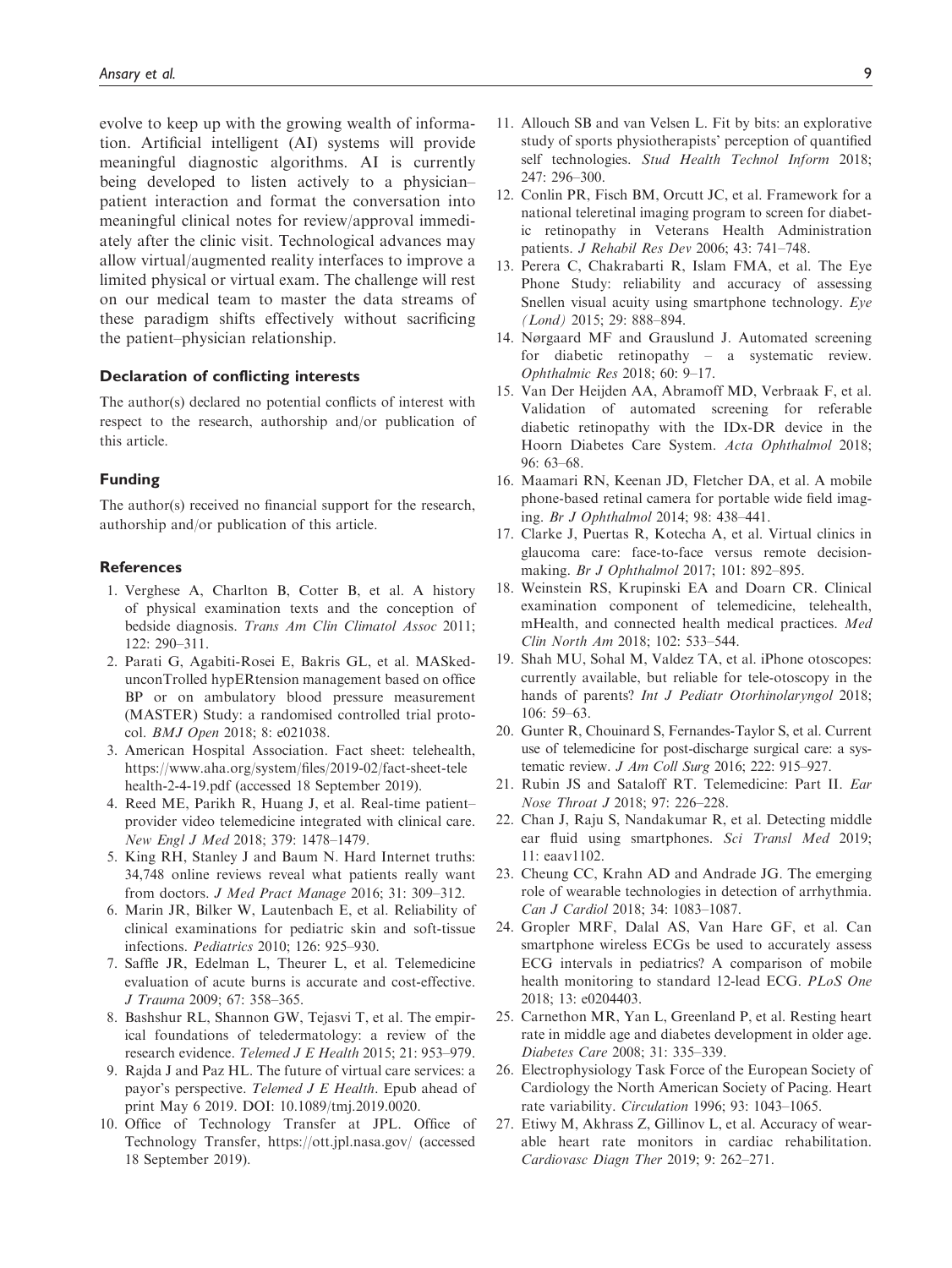- 28. Perrotta AS, Jeklin AT, Hives BA, et al. Validity of the elite HRV smartphone application for examining heart rate variability in a field-based settings. J Strength Cond Res 2017; 31: 2296–2302.
- 29. Leng S, Tan RS, Chai KTC, et al. The electronic stethoscope. Biomed Eng Online 2015; 14: 66.
- 30. Behere S, Baffa JM, Penfil S, et al. Real-world evaluation of the Eko electronic teleauscultation system. Pediatr Cardiol 2019; 40: 154–160.
- 31. Kaddoura T, Vadlamudi K, Kumar S, et al. Acoustic diagnosis of pulmonary hypertension: automated speech- recognition-inspired classification algorithm outperforms physicians. Sci Rep 2016; 6: 33182.
- 32. Kataoka H. Clinical significance of bilateral leg edema and added value of monitoring weight gain during follow-up of patients with established heart failure. ESC Heart Fail 2015; 2: 106–115.
- 33. Mangi MA, Rehman H, Rafique M, et al. Ambulatory heart failure monitoring: a systemic review. Cureus 2017; 9: e1174.
- 34. Morgan JM, Kitt S, Gill J, et al. Remote management of heart failure using implantable electronic devices. Eur Heart J 2017; 38: 2352–2360.
- 35. Dickinson MG, Allen LA, Albert NA, et al. Remote monitoring of patients with heart failure: a white paper from the Heart Failure Society of America Scientific Statements Committee. J Card Fail 2018; 24: 682–694.
- 36. Dorsch MP, Farris KB, Bleske BE, et al. A web application for self-monitoring improves symptoms in chronic systolic heart failure. Telemed J E Health 2015; 21: 267–270.
- 37. Koehler F, Koehler K, Deckwart O, et al. Efficacy of telemedical interventional management in patients with heart failure (TIM-HF2): a randomised, controlled, parallel-group, unmasked trial. *Lancet* 2018; 392: 1047–1057.
- 38. Steinhubl SR, Waalen J, Edwards AM, et al. Effect of a home-based wearable continuous ECG monitoring patch on detection of undiagnosed atrial fibrillation: the mSToPS randomized clinical trial. JAMA 2018; 320: 146–155.
- 39. Mikalsen IB, Nassehi D and Øymar K. Vortex whistle and smart phone application for peak flow recordings in asthmatic children: a feasibility study. Telemed J E Health. Epub ahead of print 20 December 2018. DOI: 10.1089/tmj.2018.0270.
- 40. Hernandez C, Mallow J and Narsavage GL. Delivering telemedicine interventions in chronic respiratory disease. Breathe (Sheff) 2014; 10: 198–212.
- 41. De Zambotti M, Rosas L, Colrain IM, et al. The sleep of the ring: comparison of the OURA Sleep Tracker against polysomnography. Behav Sleep Med. Epub ahead of print 21 March 2017. DOI: 10.1080/ 15402002.2017.1300587.
- 42. Hamilton JL and Alloy LB. Atypical reactivity of heart rate variability to stress and depression across development: systematic review of the literature and directions for future research. Clin Psychol Rev 2016; 50: 67–79.
- 43. The potential of telemedicine in digestive diseases. Lancet Gastroenterol Hepatol 2019; 4: 185.
- 44. Dorn SD, Palsson OS, Woldeghebriel M, et al. Development and pilot testing of an integrated, webbased self-management program for irritable bowel syndrome (IBS). Neurogastroenterol Motil 2015; 27: 128–134.
- 45. Myers DR, Weiss A, Rollins MR, et al. Towards remote assessment and screening of acute abdominal pain using only a smartphone with native accelerometers. Sci Rep 2017; 7: 12750.
- 46. Ohta H and Kawashima M. Technical feasibility of patient-friendly screening and treatment of digestive disease by remote control robotic capsule endoscopes via the Internet. Conf Proc IEEE Eng Med Biol Soc 2014; 2014: 7001–7004.
- 47. Bednarski BK, Slack RS, Katz M, et al. Assessment of ileostomy output using telemedicine: a feasibility trial. Dis Colon Rectum 2018; 61: 77–83.
- 48. Gunter RL, Chouinard S, Fernandes-Taylor S, et al. Current use of telemedicine for post-discharge surgical care: a systematic review. J Am Coll Surg 2016; 222: 915–927.
- 49. Williams AM, Bhatti UF, Alam HB, et al. The role of telemedicine in postoperative care. MHealth 2018; 4: 11.
- 50. American Urological Association. Telemedicine in urology, [https://www.auanet.org/guidelines/telemedicine-in](https://www.auanet.org/guidelines/telemedicine-in-urology)[urology](https://www.auanet.org/guidelines/telemedicine-in-urology) (accessed 18 September 2019).
- 51. Viers BR, Lightner DJ, Rivera ME, et al. Efficiency, satisfaction, and costs for remote video visits following radical prostatectomy: a randomized controlled trial. Eur Urol 2015; 68: 729–735.
- 52. Taylor RA, Moore CL, Cheung K-H, et al. Predicting urinary tract infections in the emergency department with machine learning. PLoS One 2018; 13: e0194085.
- 53. Gordon AS, Adamson WC and DeVries AR. Virtual visits for acute, nonurgent care: a claims analysis of episode-level utilization. J Med Internet Res 2017; 19: e35.
- 54. Done N, Oh DH, Weinstock MA, et al. VA Telederm study: protocol for a stepped-wedge cluster randomised trial to compare access to care for a mobile app versus a workstation-based store-and-forward teledermatology process. BMJ Open 2018; 8: e022218.
- 55. Esteva A, Kuprel B, Novoa RA, et al. Dermatologistlevel classification of skin cancer with deep neural networks. Nature 2017; 542: 115–118.
- 56. Haenssle HA, Fink C, Schneiderbauer R, et al. Man against machine: diagnostic performance of a deep learning convolutional neural network for dermoscopic melanoma recognition in comparison to 58 dermatologists. Ann Oncol 2018; 29: 1836–1842.
- 57. Killeen AL and Walters JL. Remote temperature monitoring in diabetic foot ulcer detection. Wounds 2018; 30: E44–48.
- 58. Frykberg RG, Gordon IL, Reyzelman AM, et al. Feasibility and efficacy of a smart mat technology to predict development of diabetic plantar ulcers. Diabetes Care 2017; 40: 973–980.